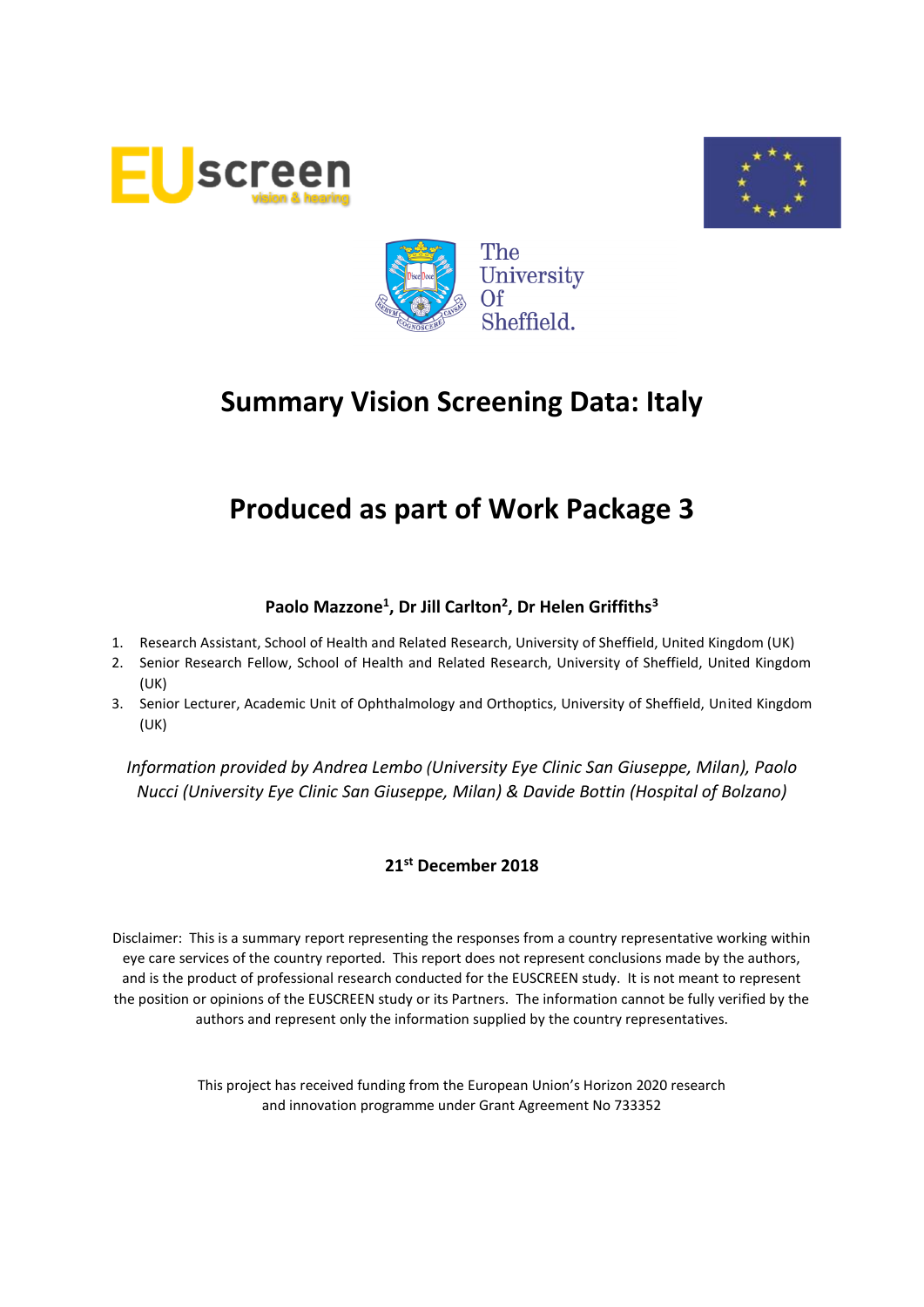|  |  | <b>Summary Vision Screening Data: Italy</b> |  |  |
|--|--|---------------------------------------------|--|--|
|--|--|---------------------------------------------|--|--|



## **Contents**

| 1  | <b>Glossary of Terms: Vision Screening</b> |                                             |    |  |
|----|--------------------------------------------|---------------------------------------------|----|--|
| 2  | Abbreviations                              |                                             |    |  |
| 3  | Population and Healthcare Overview         |                                             |    |  |
| 4  |                                            | Vision Screening Commissioning and Guidance | 3  |  |
| 5  |                                            | Screening programme                         | 4  |  |
|    | 5.1                                        | Vision screening - Preterm babies           | 4  |  |
|    | 5.2                                        | Vision screening - Birth to 3 months        | 4  |  |
|    | 5.3                                        | Vision screening - 3 months to 36 months    | 4  |  |
|    | 5.4                                        | Vision screening - 36 months to 7 years     | 4  |  |
| 6  |                                            | <b>Automated Screening</b>                  | 8  |  |
| 7  |                                            | Provision for Visually Impaired             | 9  |  |
| 8  |                                            | Knowledge of existing screening programme   | 10 |  |
|    | 8.1                                        | Prevalence/Diagnosis                        | 10 |  |
|    | 8.2                                        | Coverage                                    | 10 |  |
|    | 8.3                                        | Screening evaluation                        | 10 |  |
|    | 8.4                                        | <b>Treatment success</b>                    | 10 |  |
| 9  |                                            | Costs of vision screening in children       | 11 |  |
|    | 9.1                                        | Cost of vision screening                    | 11 |  |
|    | 9.2                                        | Cost of treatment for amblyopia             | 11 |  |
|    | 9.3                                        | Cost of Treatment for strabismus            | 11 |  |
|    | 9.4                                        | Cost of treatment for cataract              | 11 |  |
| 10 |                                            | References                                  | 12 |  |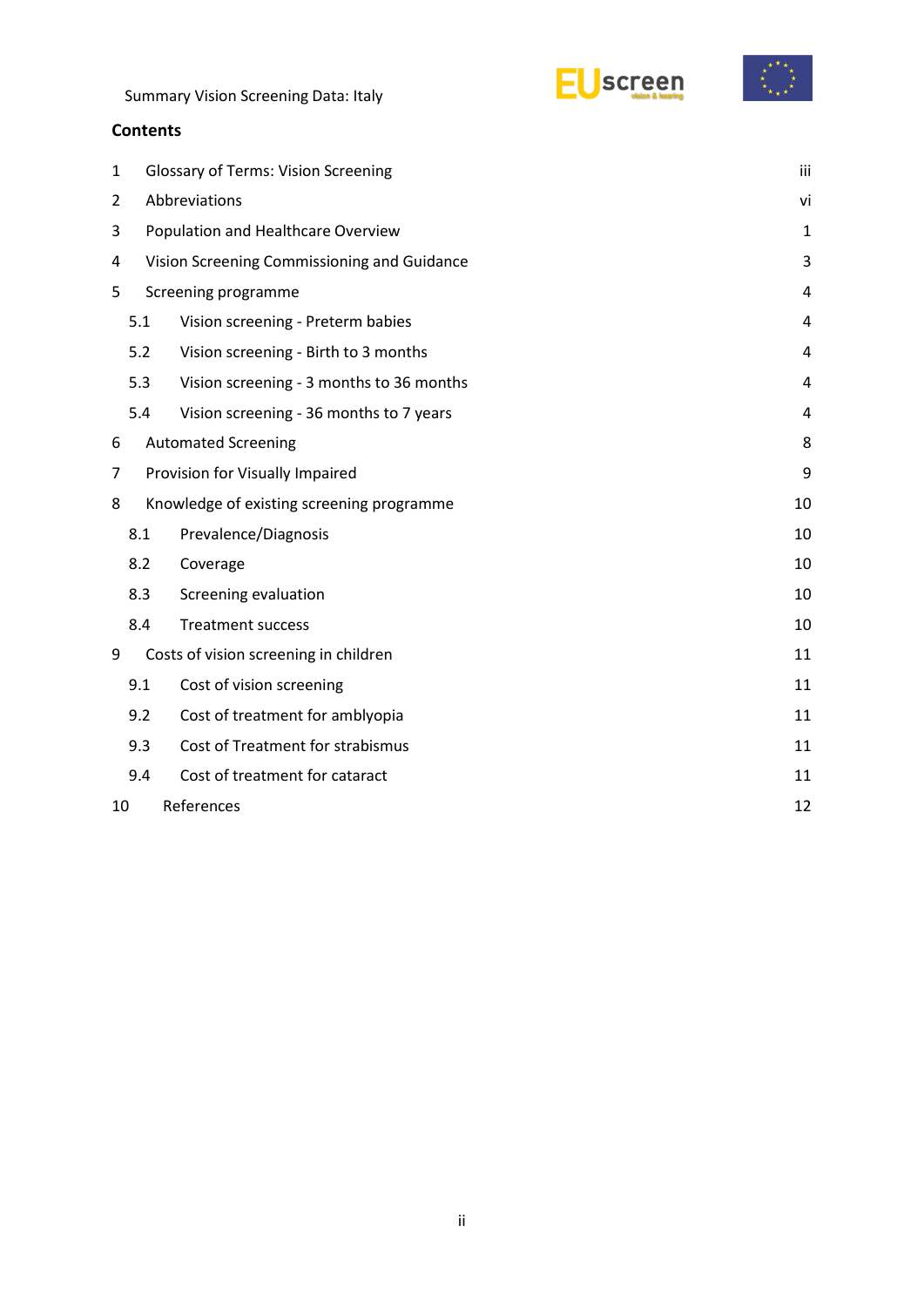



## <span id="page-2-0"></span>**1 Glossary of Terms: Vision Screening**

| <b>Abnormal test result</b> | A test result where a normal "pass" response could not be                                                                               |  |  |  |  |
|-----------------------------|-----------------------------------------------------------------------------------------------------------------------------------------|--|--|--|--|
|                             | detected under good conditions. The result on screening                                                                                 |  |  |  |  |
|                             | equipment may indicate "no response," "fail," or "refer."                                                                               |  |  |  |  |
| <b>Attendance rate</b>      | The proportion of all those invited for screening that are tested<br>and receive a result:                                              |  |  |  |  |
|                             | Invited for screening includes all those that are offered<br>٠<br>the screening test.                                                   |  |  |  |  |
|                             | Tested and receive a result could be a "pass" or<br>"referral to diagnostic assessment".                                                |  |  |  |  |
|                             | Attendance rate provides information on the willingness of<br>families to participate in screening.                                     |  |  |  |  |
| <b>Compliance with</b>      | The percentage of those who are referred from screening to a                                                                            |  |  |  |  |
| referral (percentage)       | diagnostic assessment that actually attend the diagnostic<br>assessment.                                                                |  |  |  |  |
|                             | Percentage of compliance provides information on the                                                                                    |  |  |  |  |
|                             | willingness of families to attend the diagnostic assessment after                                                                       |  |  |  |  |
|                             | referral from screening.                                                                                                                |  |  |  |  |
|                             |                                                                                                                                         |  |  |  |  |
| Coverage                    | The proportion of those eligible for screening that are tested and                                                                      |  |  |  |  |
|                             | receive a result:                                                                                                                       |  |  |  |  |
|                             |                                                                                                                                         |  |  |  |  |
|                             | Eligible for screening includes those within the                                                                                        |  |  |  |  |
|                             | population that are covered under the screening or<br>health care programme.                                                            |  |  |  |  |
|                             | Tested and receive a result could be a "pass" or "refer<br>to diagnostic assessment".                                                   |  |  |  |  |
|                             | Factors such as being offered screening, willingness to                                                                                 |  |  |  |  |
|                             | participate, missed screening, ability to complete the screen, and                                                                      |  |  |  |  |
|                             | ability to document the screening results will influence the                                                                            |  |  |  |  |
|                             | coverage.                                                                                                                               |  |  |  |  |
| <b>False negatives</b>      | The percentage of children with a visual deficit (defined by the<br>target condition) that receive a result of "pass" during screening. |  |  |  |  |
|                             | Example: If 100 children with visual deficit are screened, and 1<br>child passes the screening, the percentage of false negatives is    |  |  |  |  |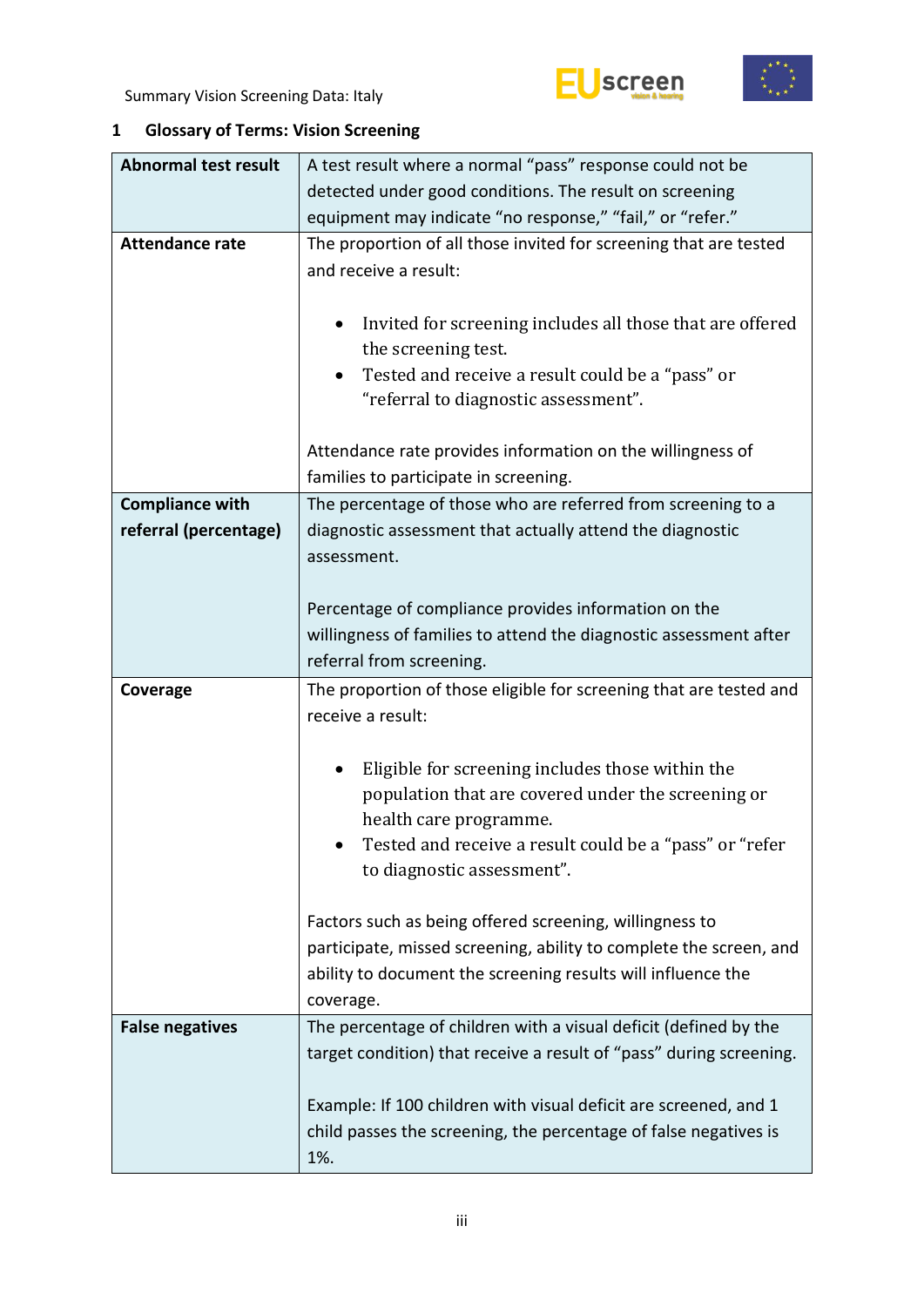





| <b>False positives</b>       | The percentage of children with normal vision that are referred                  |
|------------------------------|----------------------------------------------------------------------------------|
|                              | from screening to a diagnostic assessment.                                       |
| <b>Guidelines</b>            | Recommendations or instructions provided by an authoritative                     |
|                              | body on the practice of screening in the country or region.                      |
| <b>Vision screening</b>      | A person qualified to perform vision screening, according to the                 |
| professional                 | practice in the country or region.                                               |
| <b>Inconclusive test</b>     | A test result where a normal "pass" response could not be                        |
| result                       | detected due to poor test conditions or poor cooperation of the                  |
|                              | child.                                                                           |
| <b>Invited for screening</b> | Infants/children and their families who are offered screening.                   |
| <b>Outcome of vision</b>     | An indication of the effectiveness or performance of screening,                  |
| screening                    | such as a measurement of coverage rate, referral rate, number of                 |
|                              | children detected, etc.                                                          |
| Untreated amblyopia          | Those children who have not received treatment for amblyopia                     |
|                              | due to missed screening or missed follow-up appointment.                         |
| Persistent amblyopia         | Amblyopia that is missed by screening, or present after the child                |
|                              | has received treatment.                                                          |
| <b>Positive predictive</b>   | The percentage of children referred from screening who have a                    |
| value                        | confirmed vision loss.                                                           |
|                              |                                                                                  |
|                              |                                                                                  |
|                              | For example, if 100 babies are referred from screening for                       |
|                              | diagnostic assessment and 10 have normal vision and 90 have a                    |
|                              | confirmed visual defect, the positive predictive value would be                  |
|                              | 90%.                                                                             |
| <b>Prevalence</b>            | The percentage or number of individuals with a specific disease                  |
|                              | or condition. Prevalence can either be expressed as a percentage                 |
|                              | or as a number out of 1000 individuals within the same                           |
|                              | demographic.                                                                     |
| Programme                    | An organised system for screening, which could be based                          |
|                              | nationally, regionally or locally.                                               |
| Protocol                     | Documented procedure or sequence for screening, which could                      |
|                              | include which tests are performed, when tests are performed,                     |
|                              | procedures for passing and referring, and so forth.                              |
| <b>Quality assurance</b>     | A method for checking and ensuring that screening is functioning                 |
|                              | adequately and meeting set goals and benchmarks.                                 |
| Referral criteria            | A pre-determined cut-off boundary for when a child should be                     |
|                              | re-tested or seen for a diagnostic assessment.                                   |
| <b>Risk babies / Babies</b>  | All infants that are considered to be at-risk or have risk-factors               |
| at-risk                      | for vision defects/ophthalmic pathology according to the<br>screening programme. |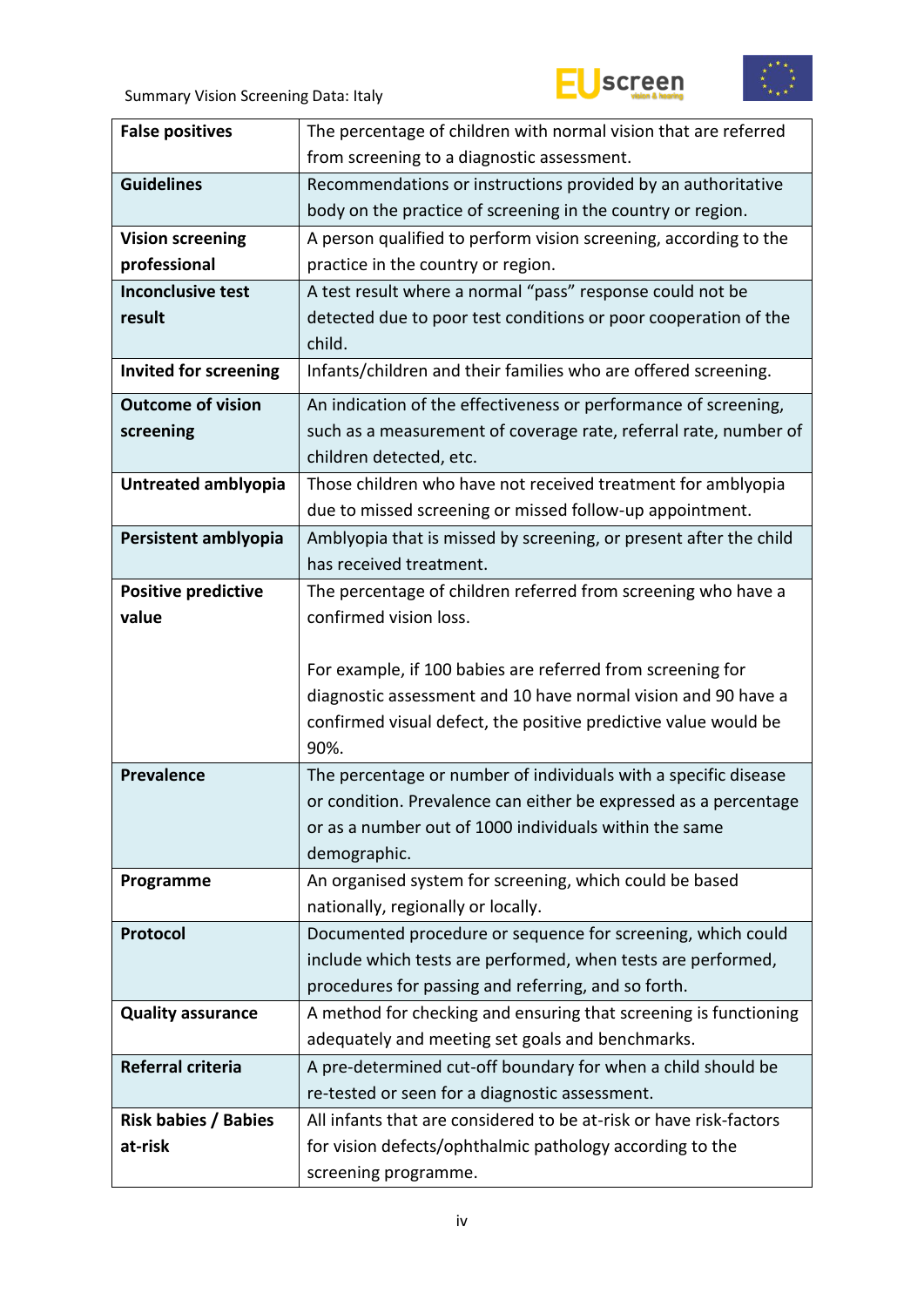



|                         | Two common risk factors are admission to the neonatal-intensive    |
|-------------------------|--------------------------------------------------------------------|
|                         | care unit (NICU) or born prematurely. However, other risk factors  |
|                         | for visual defects may also be indicated in the screening          |
|                         | programme.                                                         |
| <b>Sensitivity</b>      | The percentage of children with visual defects that are identified |
|                         | via the screening programme.                                       |
|                         |                                                                    |
|                         | For example, if 100 babies with visual defects are tested, and 98  |
|                         | of these babies are referred for diagnostic assessment and 2 pass  |
|                         | the screening, the sensitivity is 98%.                             |
| <b>Specificity</b>      | The percentage of children with normal vision that pass the        |
|                         | screening.                                                         |
|                         |                                                                    |
|                         | For example, if 100 babies with normal vision are tested, and 10   |
|                         | of these babies are referred for diagnostic assessment and 90      |
|                         | pass the screening, the specificity is 90%.                        |
| <b>Target condition</b> | The visual defect you are aiming to detect via the screening       |
|                         | programme.                                                         |
| Well, healthy babies    | Infants who are not admitted into the NICU or born prematurely     |
|                         | (born after a gestation period of less than 37 weeks).             |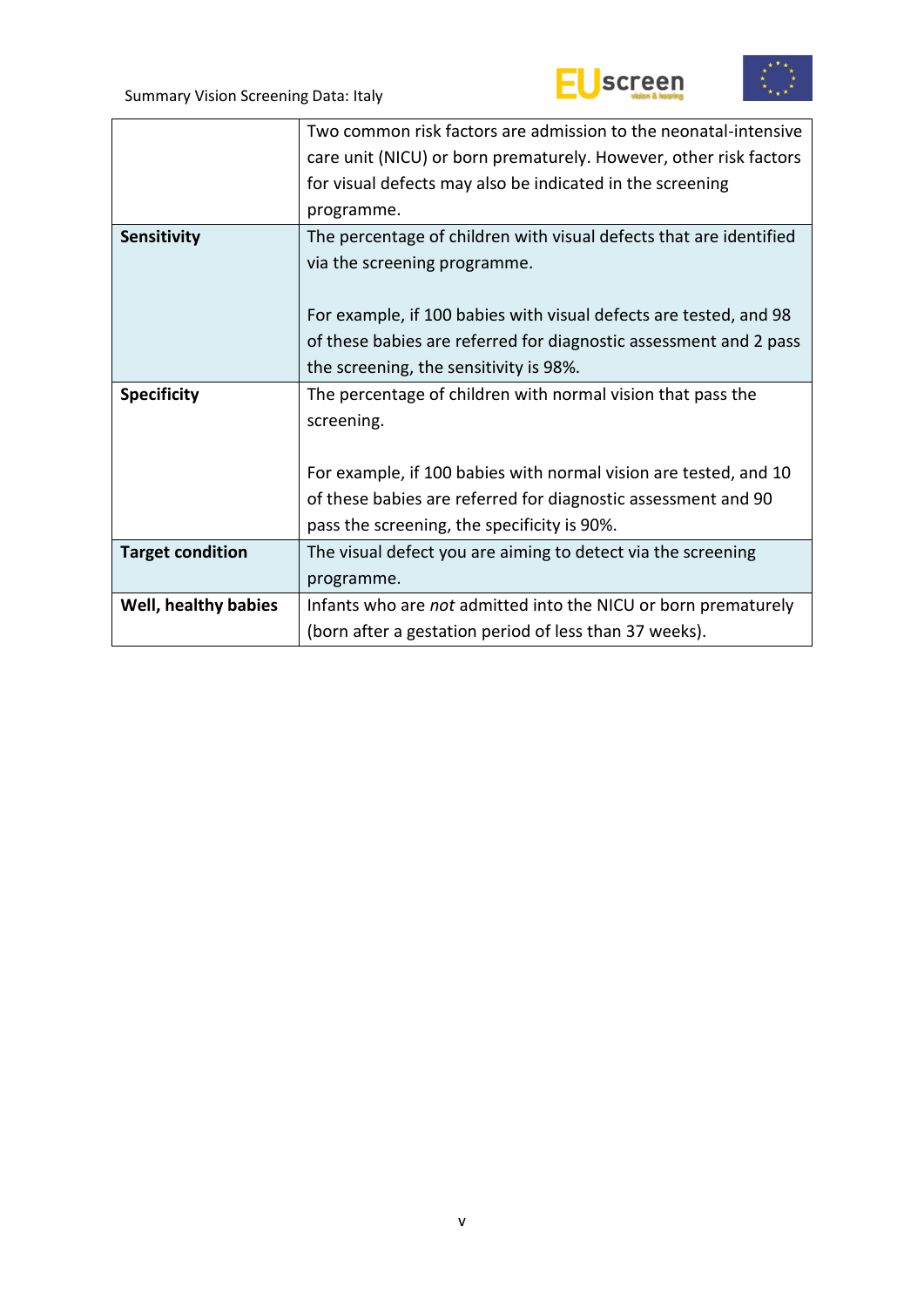



### <span id="page-5-0"></span>**2 Abbreviations**

**WHO** – Word Health Organisation

- **PPP** Purchasing Power Parity
- **GDP** Gross Domestic Product
- **NICU** Neonatal-intensive care unit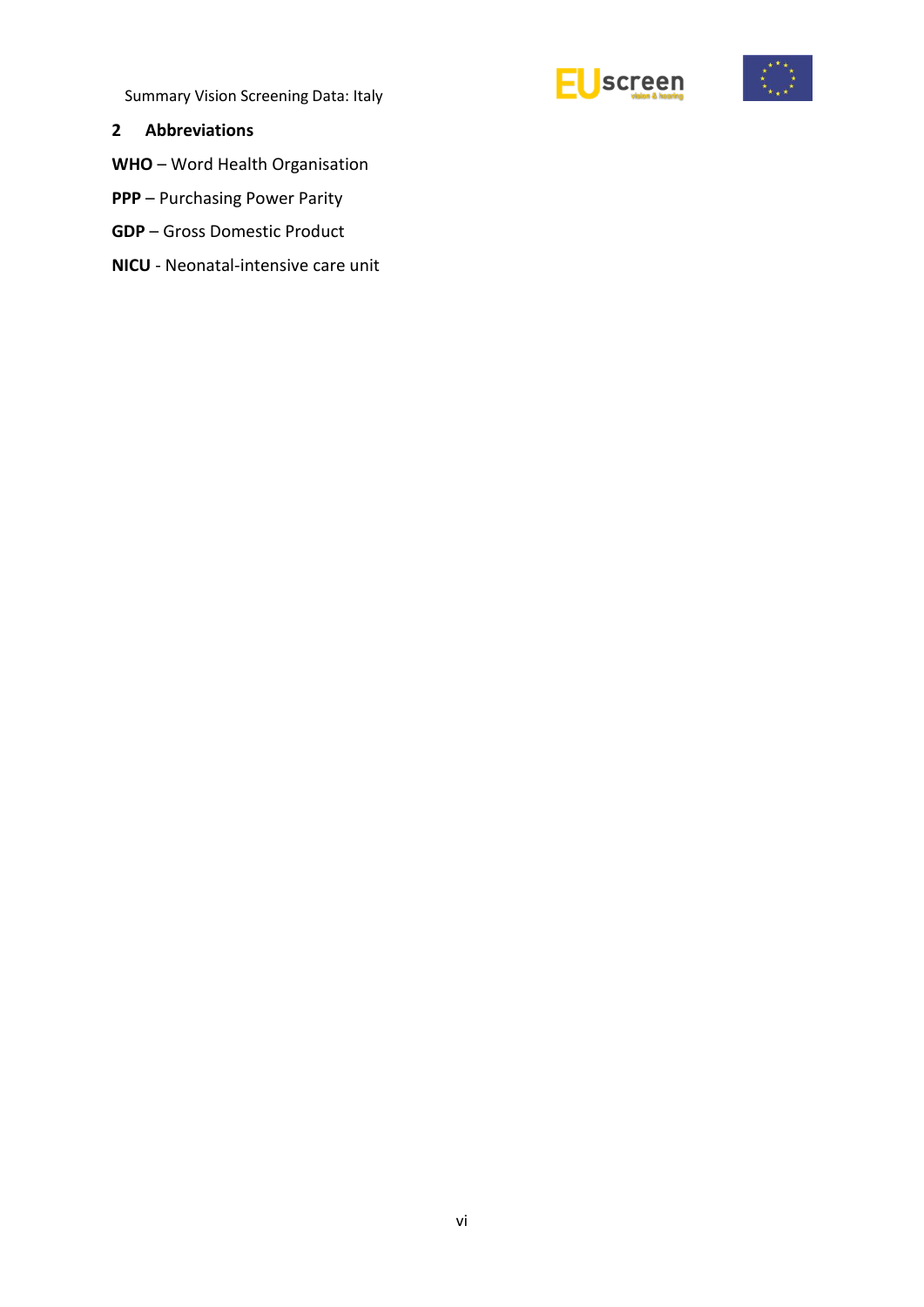



## <span id="page-6-0"></span>**3 Population and Healthcare Overview**

The population of Italy is 60,551,416 (World Bank, 2018a) and a birth rate estimated at 7.8 births/1,000 population in 2016 (World Bank, 2018b). The change in population and birth rate from 1960 to 2017 is shown in Figure 1, graphs A and B respectively.

Italy has a reported population density of 206 people per square kilometre in 2017 and this has risen from 172 people per square kilometre in 1961 (World Bank, 2018c). In terms of healthcare facilities, the total density of hospitals in 2013 was 2.08 per 100,000 population (WHO, 2016a). Infant mortality in 2017 is estimated at 2.9 deaths/1,000 live births in total (World Bank, 2018d).

The average life expectancy in Italy is estimated at 82.5 (World Bank, 2018e), with a death rate 10.1 deaths/1,000 population in 2016 (World Bank, 2018f). Italy has a gross national income per capita (PPP int. \$, 2013) of \$34,000 (WHO, 2016b). The estimated total expenditure on health per capita in 2014) was \$3,239 (Intl \$) and the total expenditure on health in 2014 as percentage of GDP was 9.2% (WHO, 2016b).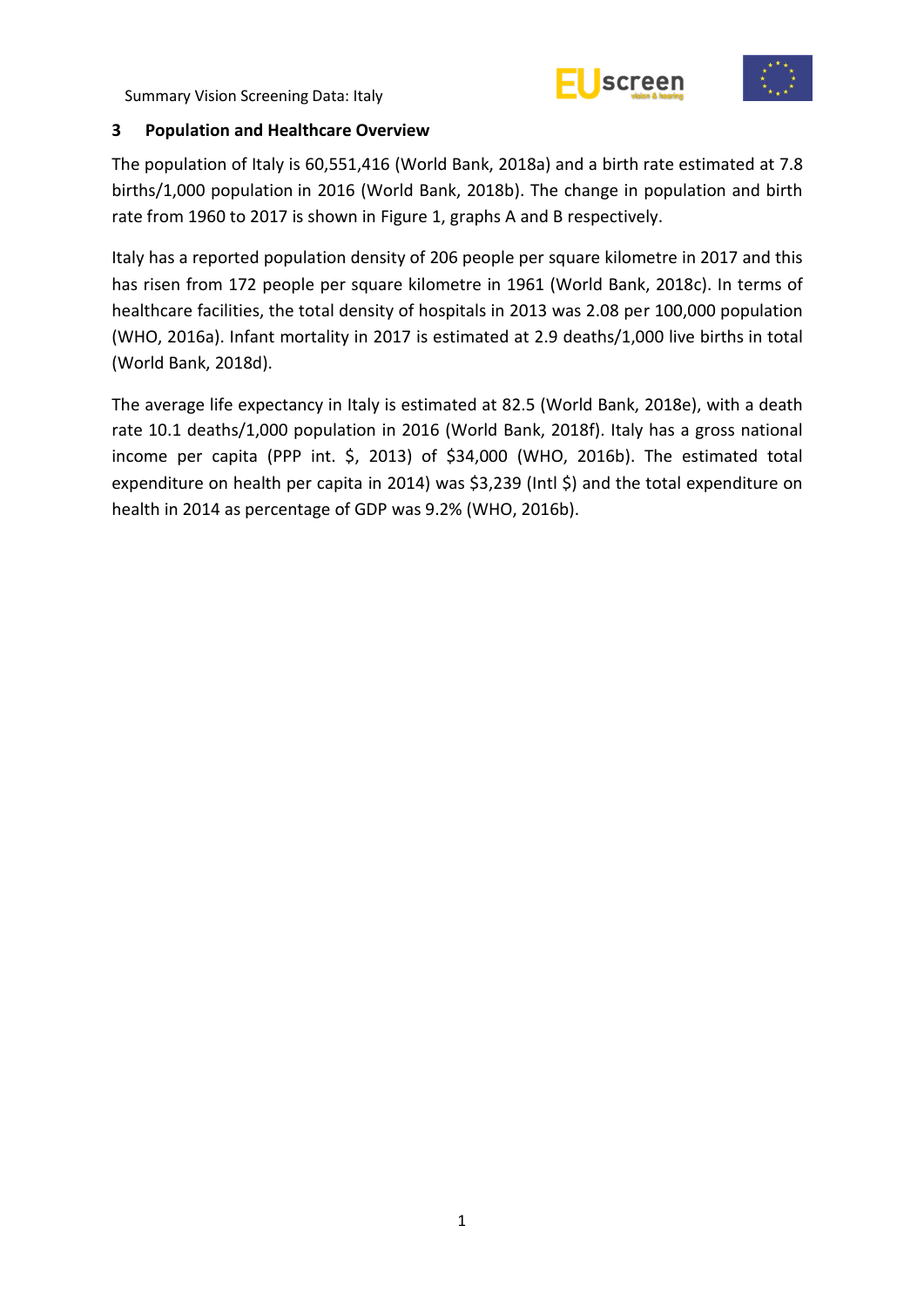

## *Figure 1: Change in the Total Population and Birth Rate in Italy between 1960 and 2017*



*Source: Information sourced from World Bank (2018)*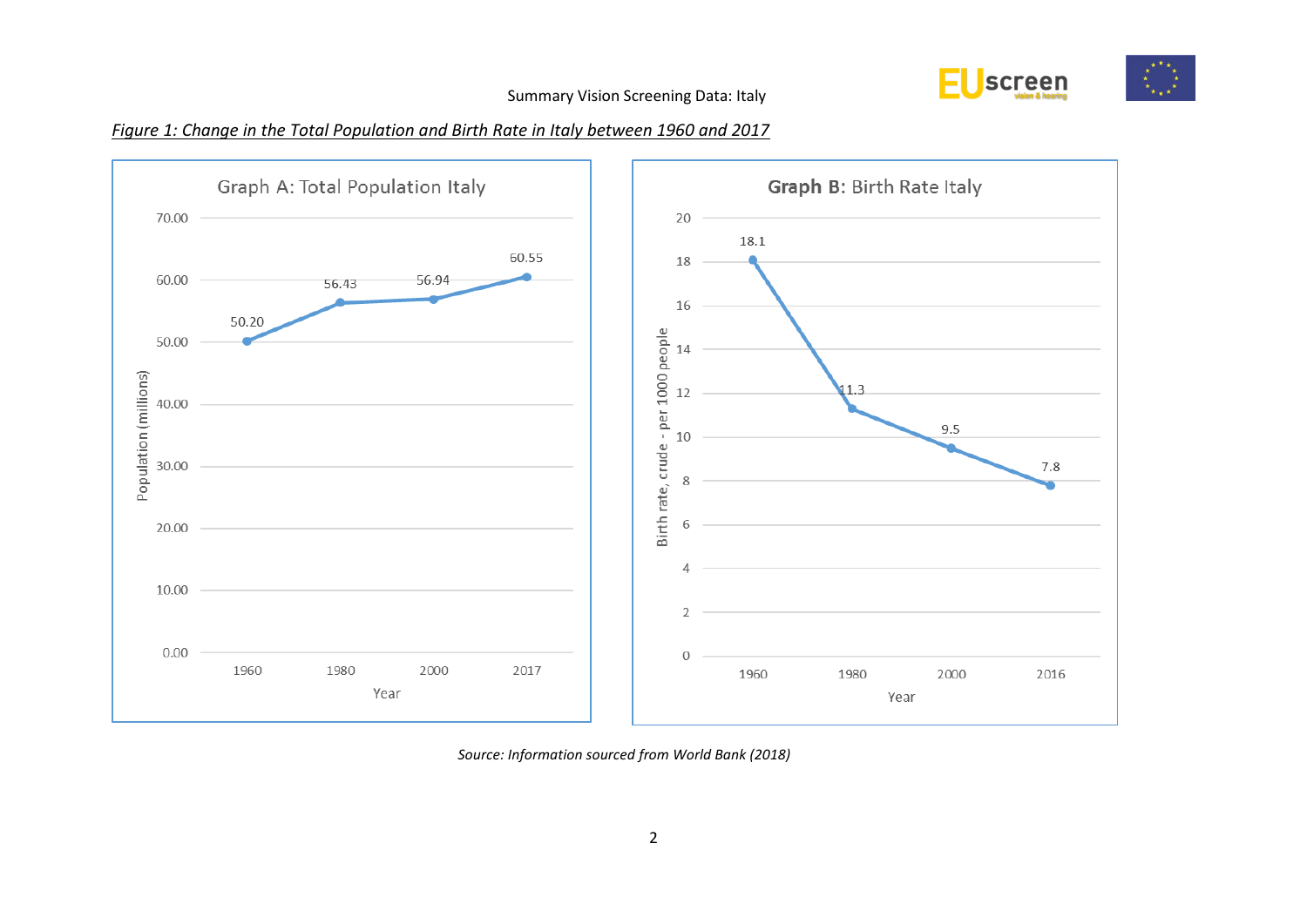



#### <span id="page-8-0"></span>**4 Vision Screening Commissioning and Guidance**

In Italy, vision screening is organised nationally with regional variations between protocols and is embedded into a general preventative child healthcare screening system. Vision screening is funded by national health insurance, with funding allocation determined by local governments.

The content of the vision screening programme is decided upon by public health organisations and local government. It is not known when the vision screening programme was first implemented. The vision screening programme has been changed since its start date, specifically, it has been extended through to other regions of the country. Vision screening is funded based on economic availability; there are no guidelines for funding. In matters of health, there is a certain level of autonomy between the various regions. There are no vision screening guidelines in Italy. It is not known how often the vision screening programme is reviewed, who decides upon any revisions, or how often reviews are funded and take place. There are methods for quality assessment imposed by the government – however, it is not clear how this is conducted.

Vision screening is conducted by ophthalmologists, paediatricians, or orthoptists in either a hospital, school, or external clinics. There is no available data regarding the number of vision screening professionals per million population. Nurses have been identified as general professionals who do not screen, but could do so with additional training. However, there is currently no specific training to perform vision screening.

There has been no cost-effectiveness analysis of the vision screening programme, or any other studies on the effectiveness of the vision screening programme.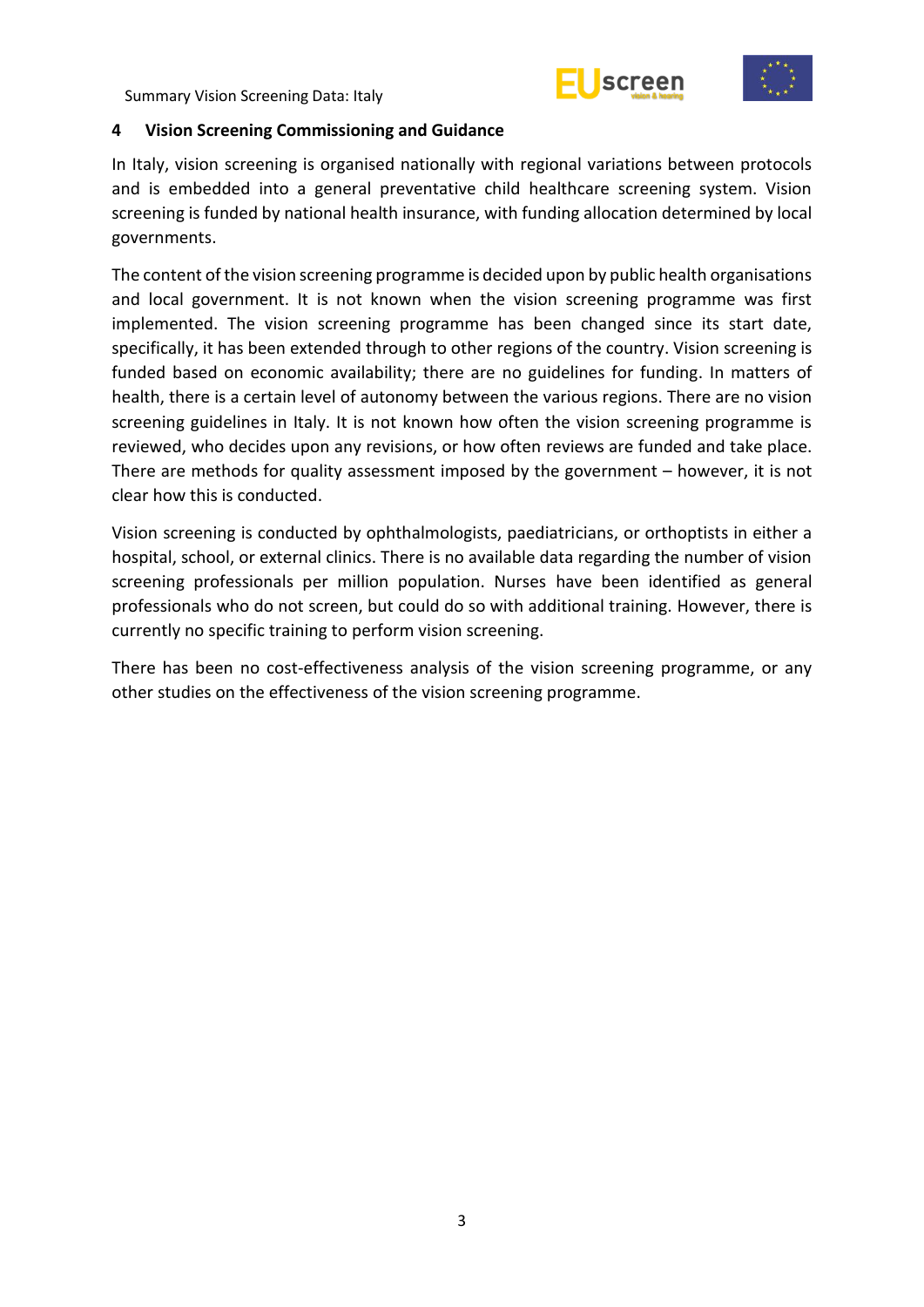



## <span id="page-9-0"></span>**5 Screening programme**

The target conditions of vision screening are retinopathy of prematurity, congenital eye disorders and amblyopia. Children are screened at birth, 1 month and 6 years of age. Every child is invited for vision screening; this is done by the paediatricians. The health care professionals delivering vision screening, venue for screening and tests used vary depending on the age of the child as shown in Tables 1, 2 and 3 respectively. Specific details of the screening offered within each age group are described more fully in sections 5.1 to 5.4 below.

## <span id="page-9-1"></span>*5.1 Vision screening - Preterm babies*

Preterm babies aged up to 3 months are screened by a paediatrician or ophthalmologist in a hospital. The vision screening tests used include red reflex testing and a retinal examination and this is conducted within the first month of life.

## <span id="page-9-2"></span>*5.2 Vision screening - Birth to 3 months*

Well, healthy babies aged up to 3 months are screened by a paediatrician, ophthalmologist, or orthoptist. The vision screening is conducted in a hospital using an eye inspection, red reflex testing and ocular motility assessment. These tests are conducted within the first month of life. The orthoptist will carry out the examination of the eye and the first part of the eye examination (Ocular motility). Only the paediatrician or ophthalmologist perform fundus red reflex examination to diagnose a white pupil. Referral criteria for further diagnostic examination are undefined, but it is known that vision screening is repeated, before referral for further diagnostic examination if there is the presence of abnormal red reflex.

## <span id="page-9-3"></span>*5.3 Vision screening - 3 months to 36 months*

Children aged 3 months to 36 months are screened by a paediatrician within the paediatrician's office. The tests conducted include eye inspection, red reflex testing, ocular motility assessment and a retinal examination. These tests are conducted between 12-18 months of life. Referral for further examination to an ophthalmologist by the paediatrician occurs after one inconclusive test and vision screening is repeated, before referral for further diagnostic examination if there is the presence of abnormal red reflex.

## <span id="page-9-4"></span>*5.4 Vision screening - 36 months to 7 years*

Children aged 36 months to 7 years are screened twice by a paediatrician, orthoptist, or ophthalmologist in a hospital or school. The tests conducted include eye inspection, red reflex testing, retinal examination, cover test, alternating cover test, stereopsis using the Lang test and visual acuity measurement. Visual acuity is measured for the first time at 3 years of age in a hospital or external clinic and this is repeated for a second time at 6 years of age in schools. Visual acuity is measured by either an ophthalmologist (Tumbling E test), paediatrician (optotype with animal figures), or orthoptist. Vision screening is repeated, before referral for further diagnostic examination if there is the presence of abnormal red reflex. It is not known how many inconclusive tests necessitate referral.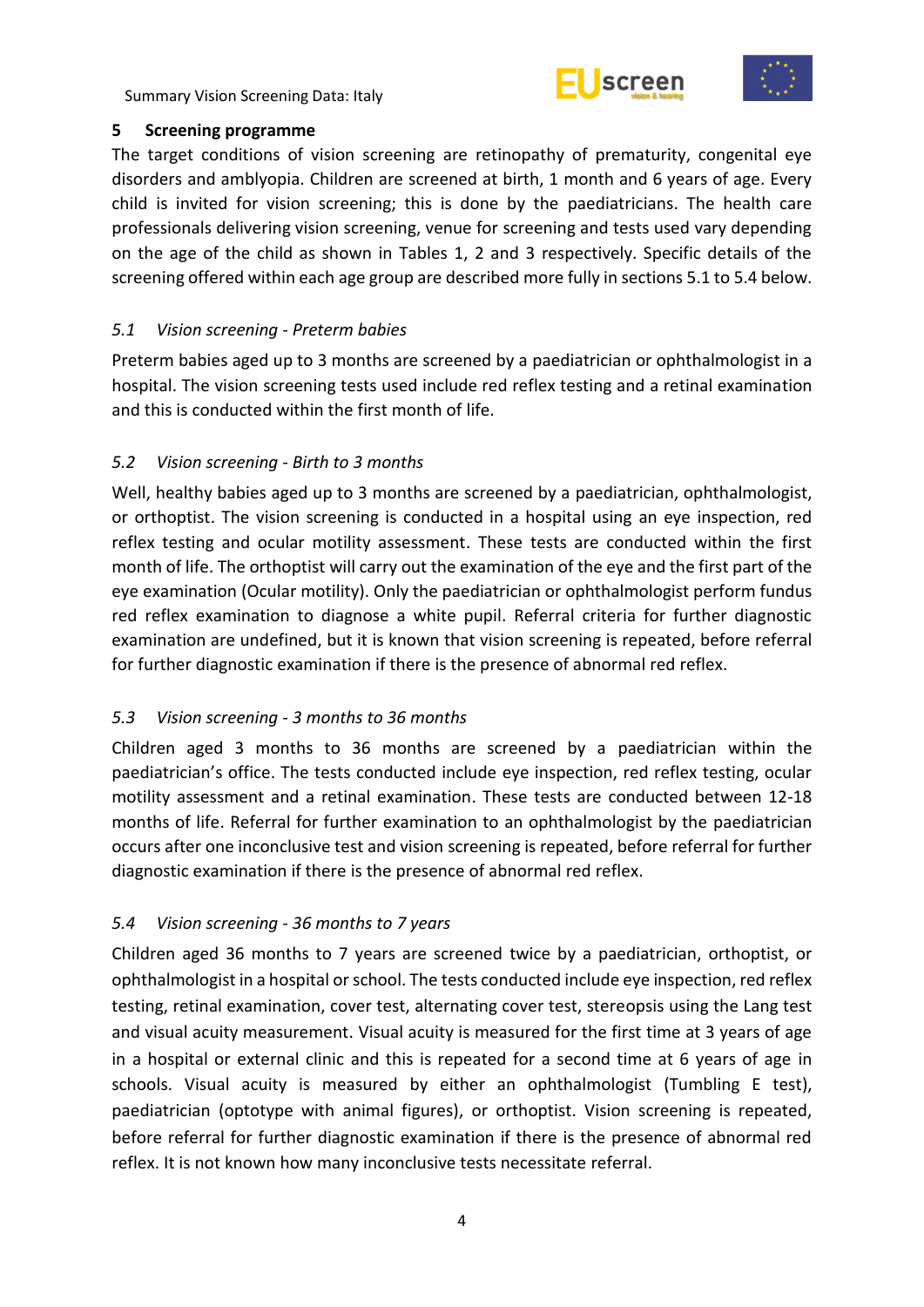

## **Table 1:** Healthcare professionals who conduct vision screening in each age group

| Table 1        | Paediatrician | Ophthalmologist | Orthoptist     |
|----------------|---------------|-----------------|----------------|
| Preterm babies | $\checkmark$  | $\checkmark$    | $\pmb{\times}$ |
| 0 to 3 months  | ✓             | ✓               |                |
| 3 to 36 months | $\checkmark$  | $\pmb{\times}$  | $\pmb{\times}$ |
| 3 to 7 years   | $\checkmark$  | $\checkmark$    | ✓              |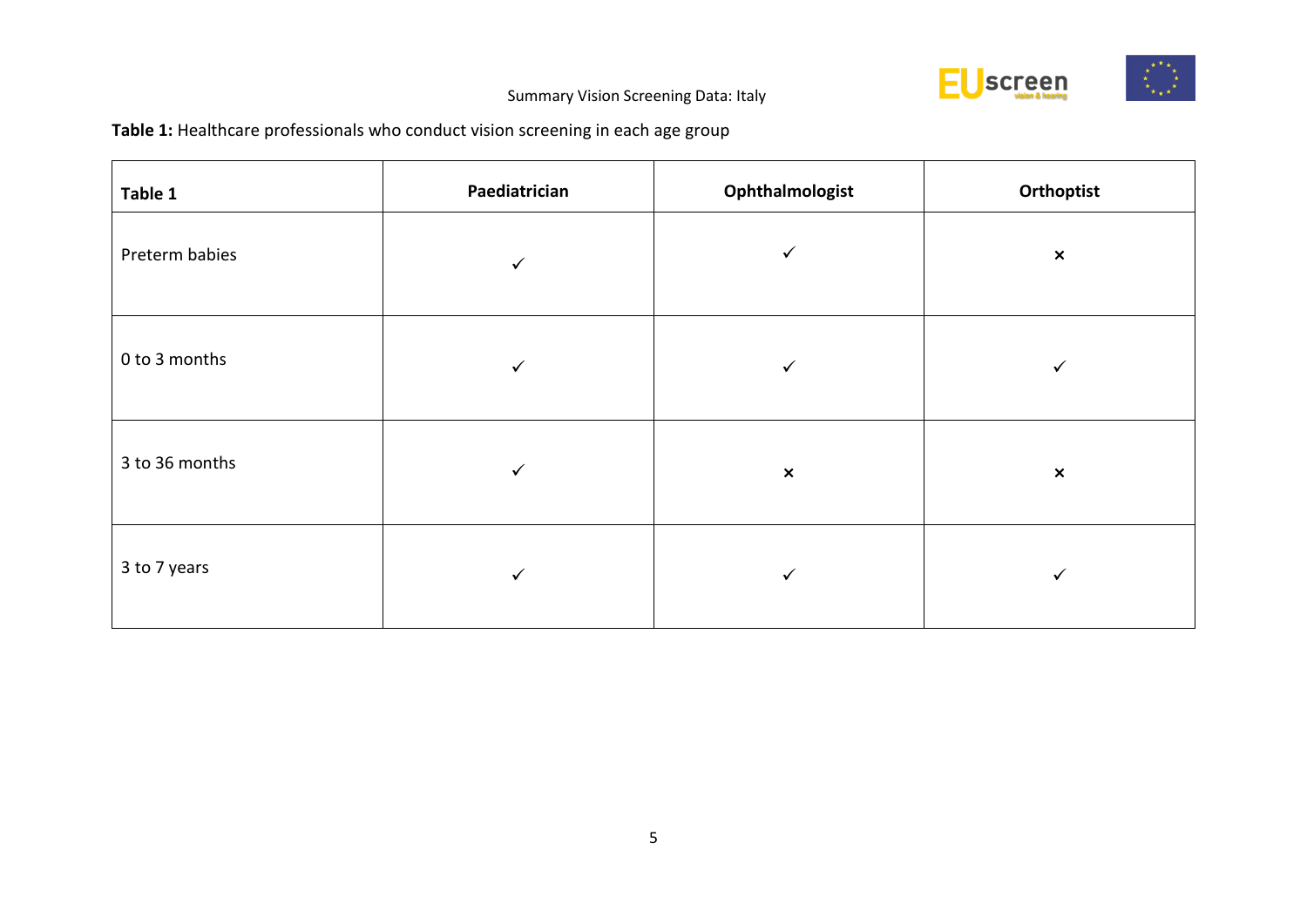

## **Table 2:** Vision screening tests used in vision screening for each age group

| Table 2        | Eye<br>inspection | <b>Red reflex</b><br>testing | Eye<br>motility | Retinal<br>examination | <b>Cover test</b> | <b>Alternating</b><br>cover test | <b>Visual acuity</b><br>measurement | <b>Stereopsis</b> |
|----------------|-------------------|------------------------------|-----------------|------------------------|-------------------|----------------------------------|-------------------------------------|-------------------|
| Preterm babies | $\pmb{\times}$    | $\checkmark$                 | $\pmb{\times}$  | $\checkmark$           | $\pmb{\times}$    | $\pmb{\times}$                   | $\boldsymbol{\mathsf{x}}$           | $\pmb{\times}$    |
| 0 to 3 months  | $\checkmark$      | $\checkmark$                 | $\checkmark$    | $\pmb{\times}$         | $\pmb{\times}$    | $\pmb{\times}$                   | $\pmb{\times}$                      | $\pmb{\times}$    |
| 3 to 36 months | $\checkmark$      | $\checkmark$                 | $\checkmark$    | $\checkmark$           | $\pmb{\times}$    | $\pmb{\times}$                   | $\boldsymbol{\mathsf{x}}$           | $\pmb{\times}$    |
| 3 to 7 years   | $\checkmark$      | $\checkmark$                 | $\pmb{\times}$  | $\checkmark$           | $\checkmark$      | $\checkmark$                     | $\checkmark$                        | ✓                 |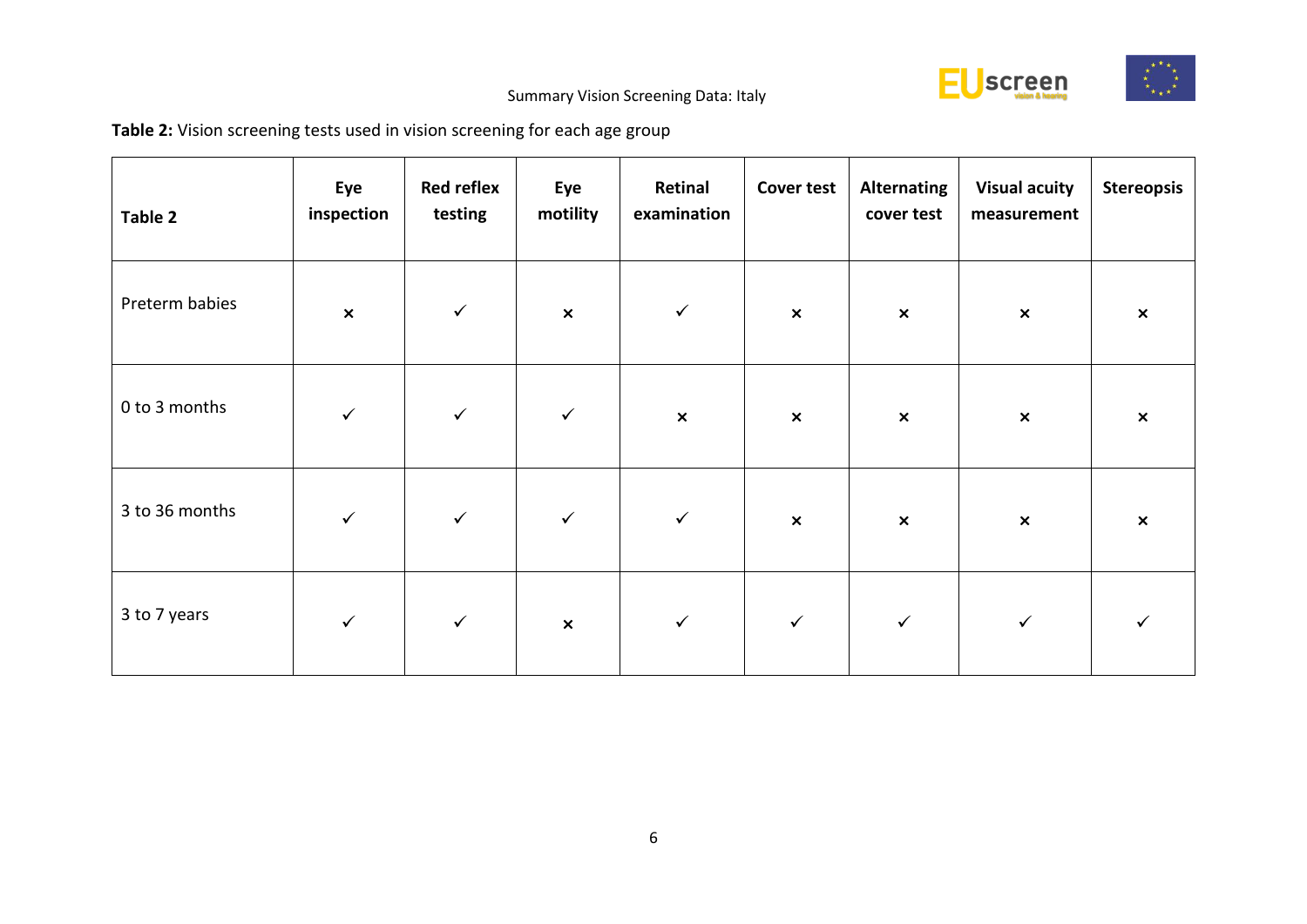

## **Table 3:** Location of vision screening for each age group

| Table 3        | Hospital       | <b>Paediatrician office</b> | <b>School</b>  |
|----------------|----------------|-----------------------------|----------------|
| Preterm babies | $\checkmark$   | $\pmb{\times}$              | $\pmb{\times}$ |
| 0 to 3 months  | $\checkmark$   | $\pmb{\times}$              | $\pmb{\times}$ |
| 3 to 36 months | $\pmb{\times}$ | ✓                           | $\pmb{\times}$ |
| 3 to 7 years   | $\checkmark$   | $\pmb{\times}$              |                |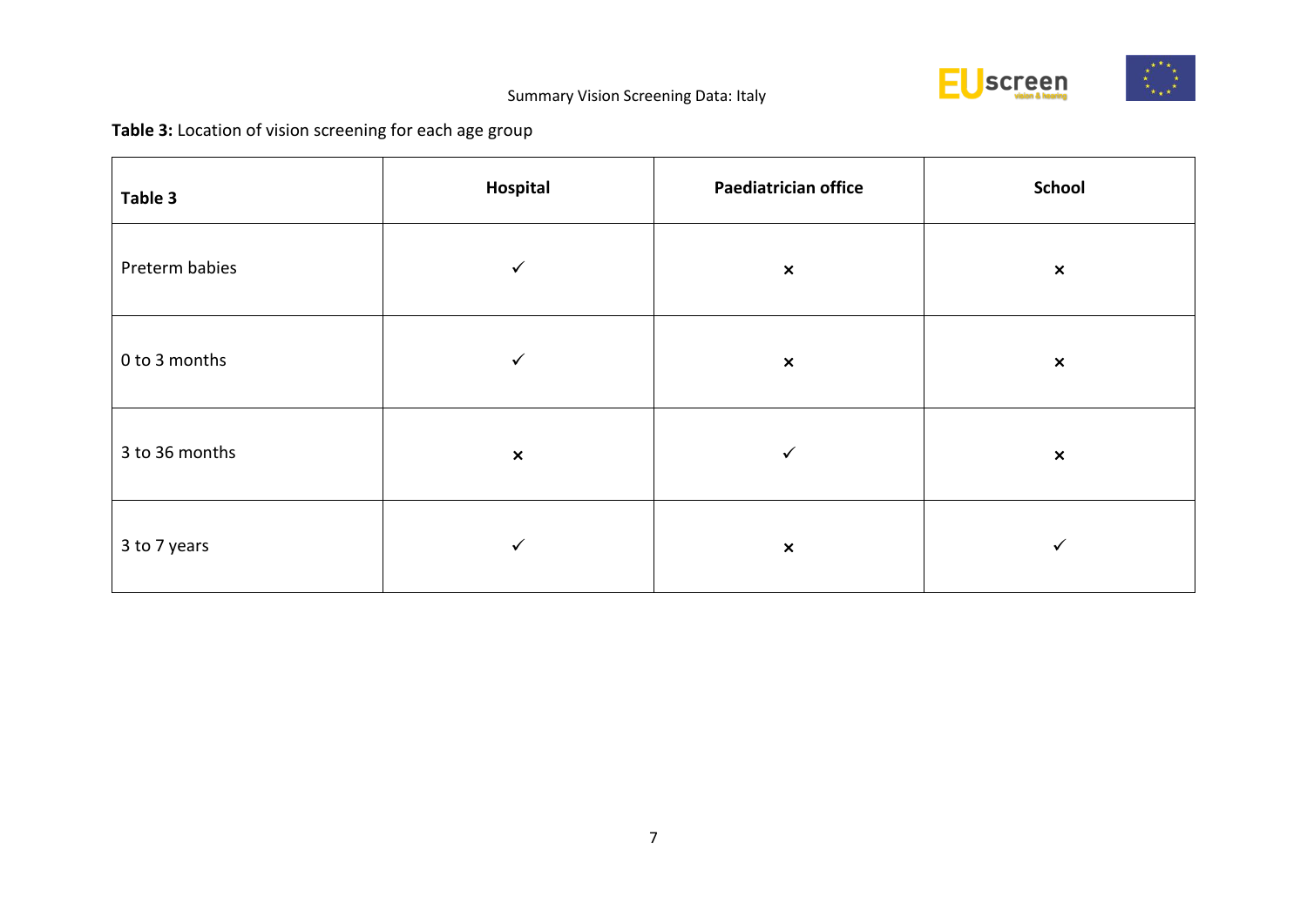



#### <span id="page-13-0"></span>**6 Automated Screening**

Automated vision screening is achieved using handheld, portable devices designed to detect presence of refractive error in infants from 6 months of age. It provides objective results and is used to detect amblyopic risk factors. This differs from other methods used to screen children for amblyopia which focus on detection of the actual condition and the resulting visual loss. No automated vision screening is conducted in Italy.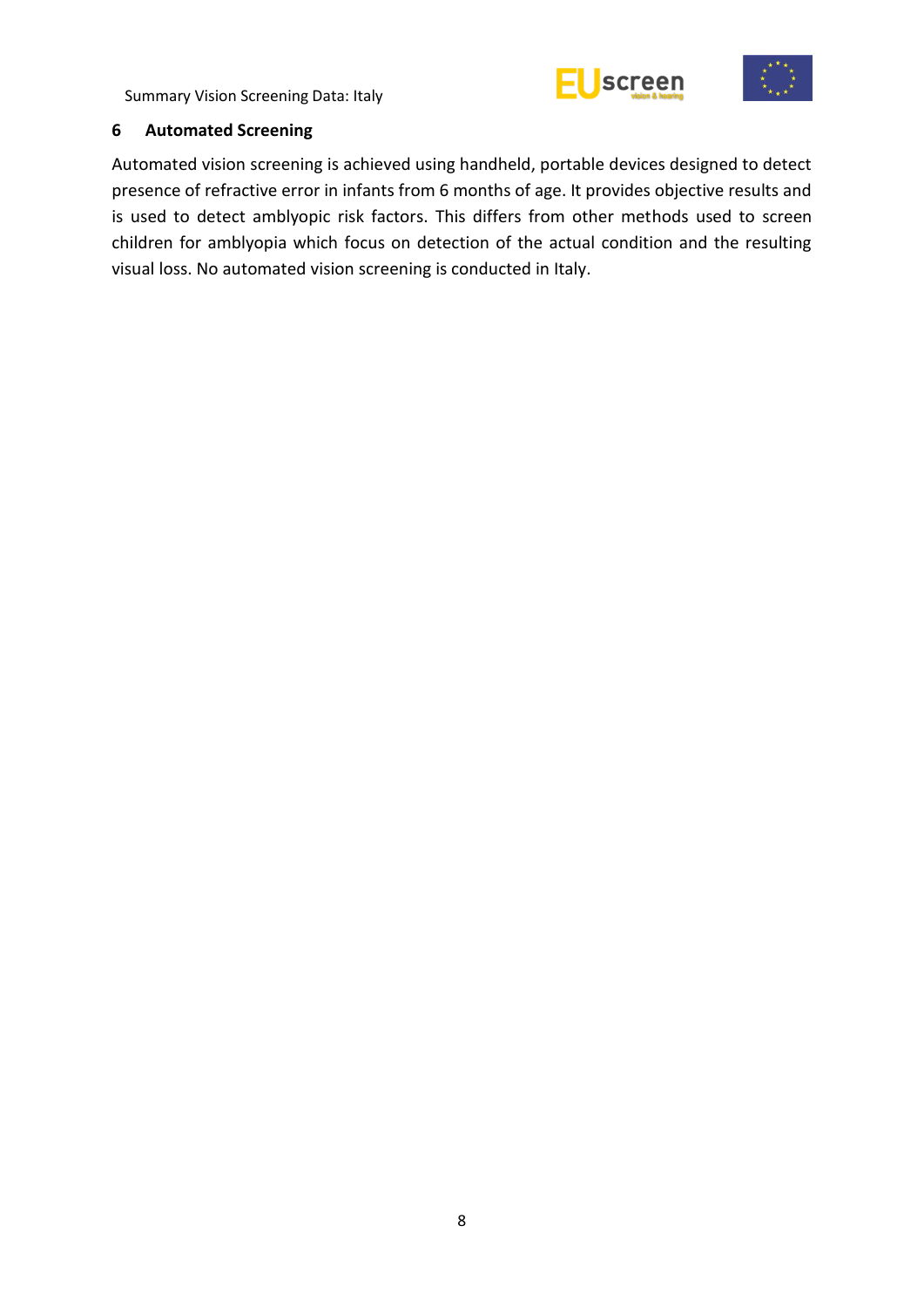



## <span id="page-14-0"></span>**7 Provision for Visually Impaired**

It is not known exactly how many schools there are for blind or severely visually impaired children. This provision is variable across different regions in Italy. The costs per child for the schools for blind or severely visually impaired children are not known. There is also no information available concerning the special support for visually impaired children who attend regular primary school.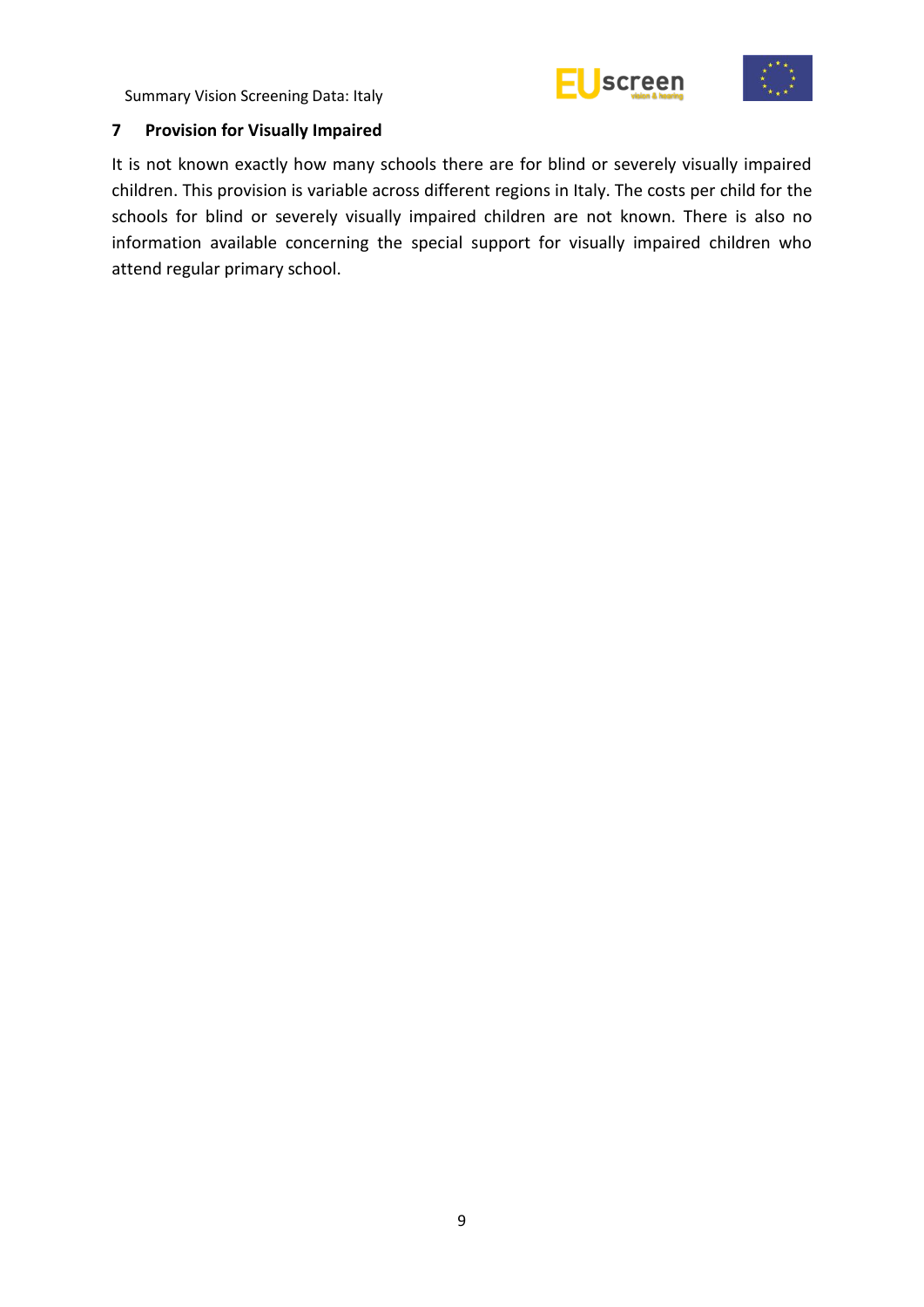



## <span id="page-15-0"></span>**8 Knowledge of existing screening programme**

## <span id="page-15-1"></span>*8.1 Prevalence/Diagnosis*

There are no sources for precise data on the prevalence of amblyopia or strabismus in the Italian pediatric population. The prevalence of treated or untreated amblyopia is estimated at 2%, with a prevalence of persistent amblyopia of 1% by the age of 7 years. There is no information to provide estimates for the incidence of the four types of amblyopia (strabismic, refractive, combined mechanism and deprivation). The prevalence of strabismus is estimated at 2%.

## <span id="page-15-2"></span>*8.2 Coverage*

The percentage of eligible children invited or attending vision screening before the age of 7 years is unknown. Other treatment options include patching. Not all children are treated due to non-attendance to vision screening and/or non-attendance to diagnostic examination with the ophthalmologist. Ophthalmologists are the only professionals who prescribe glasses for children under the age of 7 years.

There is no documentation of non-attendance of referral assessment after an abnormal screening test result, and therefore, the percentage of compliance with a referral after an abnormal screening test results is unknown.

#### <span id="page-15-3"></span>*8.3 Screening evaluation*

The percentage of false negatives and false positives from vision screening is not known. The positive predictive value of a refer results after vision screening, the sensitivity of vision screening, and the specificity of vision screening are all unknown.

It is reported that, in Italy, the variation between regions does not permit accurate collection of data. Therefore, there is no standard protocol concerning monitoring and/or reporting on the outcomes of the vision screening programmes.

#### <span id="page-15-4"></span>*8.4 Treatment success*

The percentage of children treated for congenital eye disorders is not known. It is estimated that the 70% of children who are screened before the age of 7 years, and identified as having strabismus, receive treatment. It is estimated that the 70% of children who are screened before the age of 7 years, and identified as having amblyopia, receive treatment.

The percentage of patients treated for congenital cataract surgery, amblyopia and strabismus per year by either an orthoptist or ophthalmologists is estimated at 2% of the population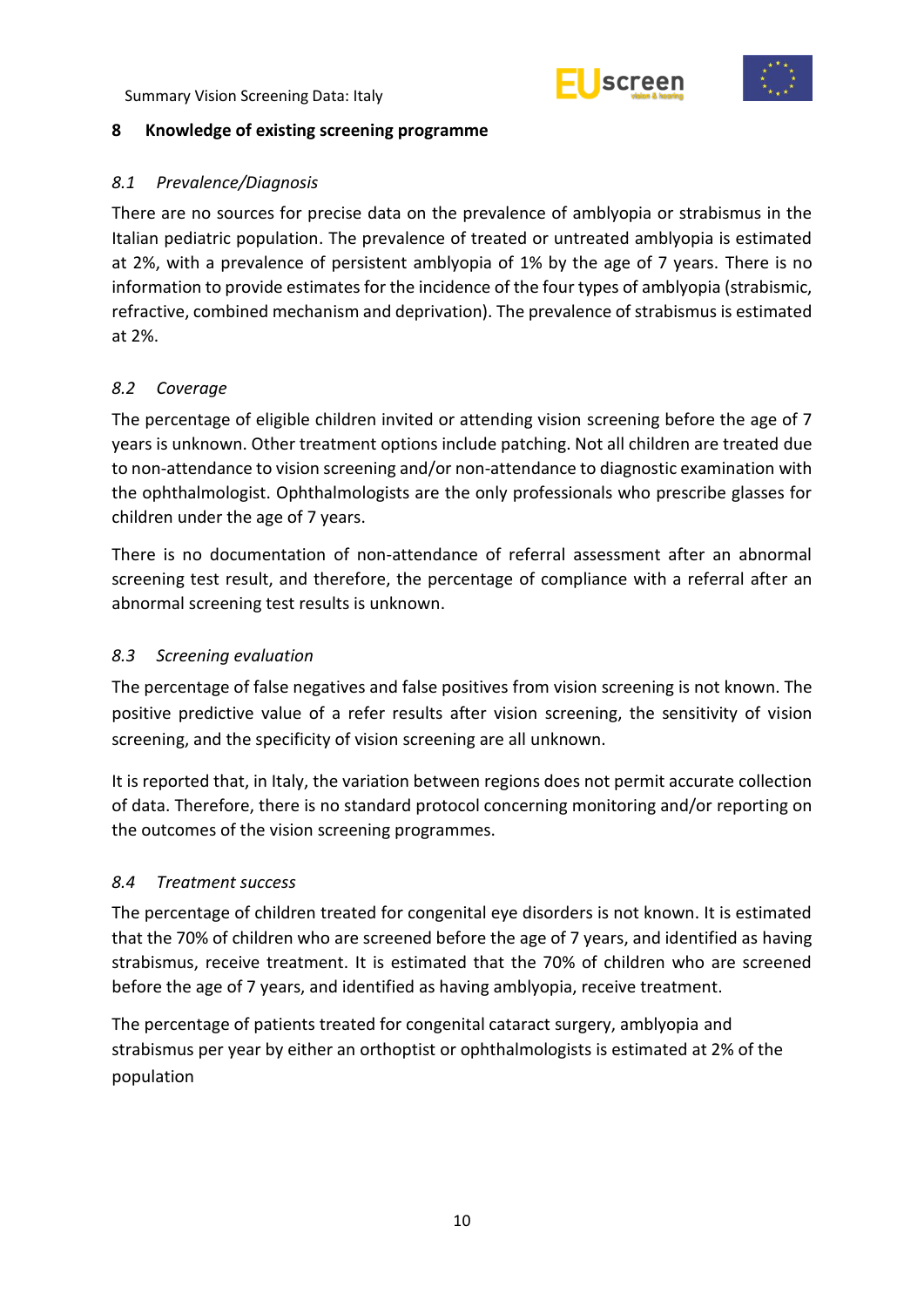



#### <span id="page-16-0"></span>**9 Costs of vision screening in children**

## <span id="page-16-1"></span>*9.1 Cost of vision screening*

The salary costs, per year, for each vision screening professional is not known. The salary costs per hour for each vision screening professional has not been determined. It is not known how much it costs to train general preventative child healthcare screening professionals, from leaving secondary education to qualification. The total screening costs per year for vision screening is not available, neither are the total costs per child, per year, for vision screening nationally. Vision screening is free of charge to parents and there is no financial reward for parents when children attend their vision screening appointment. There is also no penalty for not attending and vision screening is not obligatory.

## <span id="page-16-2"></span>*9.2 Cost of treatment for amblyopia*

The estimated costs for treatment of typical patients, with refractive amblyopia and strabismic amblyopia are not known. The number of months of treatment and follow-up required depends on the severity of amblyopia, compliance with treatment. This period may vary from 6 months to 5 years, depending on the duration of occlusive treatment.

## <span id="page-16-3"></span>*9.3 Cost of Treatment for strabismus*

The estimated costs strabismus surgery, including follow-up are \$600 (528.18 Euros\*) per year.

## <span id="page-16-4"></span>*9.4 Cost of treatment for cataract*

The estimated costs for congenital cataract surgery, including follow-up of deprivation amblyopia, are \$1500 (1,320.45 Euros\*) per year.

<sup>\*</sup>Currency conversion as of 29/11/2018